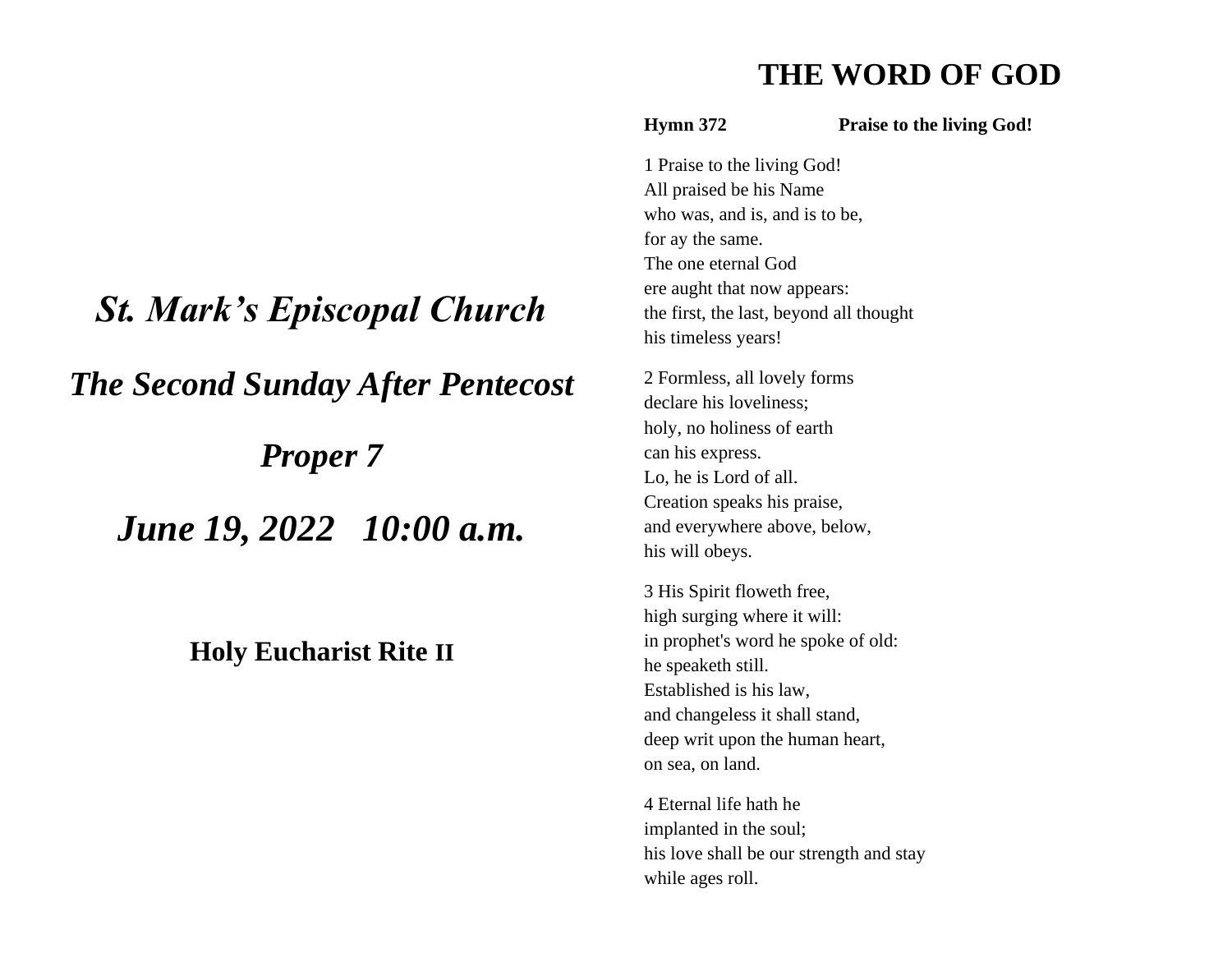Praise to the living God! All praised be his Name who was, and is, and is to be, for aye the same.

*Celebrant* Blessed be God: Father, Son, and Holy Spirit. *People And blessed be his kingdom, now and for ever. Amen.*

Almighty God, to you all hearts are open, all desires known, and from you no secrets are hid: Cleanse the thoughts of our hearts by the inspiration of your Holy Spirit, that we may perfectly love you, and worthily magnify your holy Name; through Christ our Lord. *Amen.*

#### **The Gloria**

*Glory to God in the highest, and peace to his people on earth.*

*Lord God, heavenly King, almighty God and Father, we worship you, we give you thanks, we praise you for your glory.*

*Lord Jesus Christ, only Son of the Father, Lord God, Lamb of God, you take away the sin of the world: have mercy on us; you are seated at the right hand of the Father: receive our prayer.*

*For you alone are the Holy One, you alone are the Lord, you alone are the Most High, Jesus Christ, with the Holy Spirit, in the glory of God the Father. Amen*

#### **The Collect of the Day**

*The Celebrant says to the people*

|        | The Lord be with you.         |
|--------|-------------------------------|
| People | And also with you.            |
|        | <i>Celebrant</i> Let us pray. |

*The Celebrant says the Collect.*

O Lord, make us have perpetual love and reverence for Your holy Name, for you never fail to help and govern those whom you have set upon the sure foundation of your loving-kindness; through Jesus Christ our Lord, who lives and reigns with youand the Holy Spirit, one God, for ever and ever. *Amen.*

#### **The Lessons**

#### **1 Kings 19:1-15a**

Ahab told Jezebel all that Elijah had done, and how he had killed all the prophets with the sword. Then Jezebel sent a messenger to Elijah, saying, "So may the gods do to me, and more also, if I do not make your life like the life of one of them by this time tomorrow." Then he was afraid; he got up and fled for his life, and came to Beer-sheba, which belongs to Judah; he left his servant there. But he himself went a day's journey into the wilderness, and came and sat down under a solitary broom tree. He asked that he might die: "It is enough; now, O Lord, take away my life, for I am no better than my ancestors." Then he lay down under the broom tree and fell asleep. Suddenly an angel touched him and said to him, "Get up and eat." He looked, and there at his head was a cake baked on hot stones, and a jar of water. He ate and drank, and lay down again. The angel of the Lord came a second time, touched him, and said, "Get up and eat,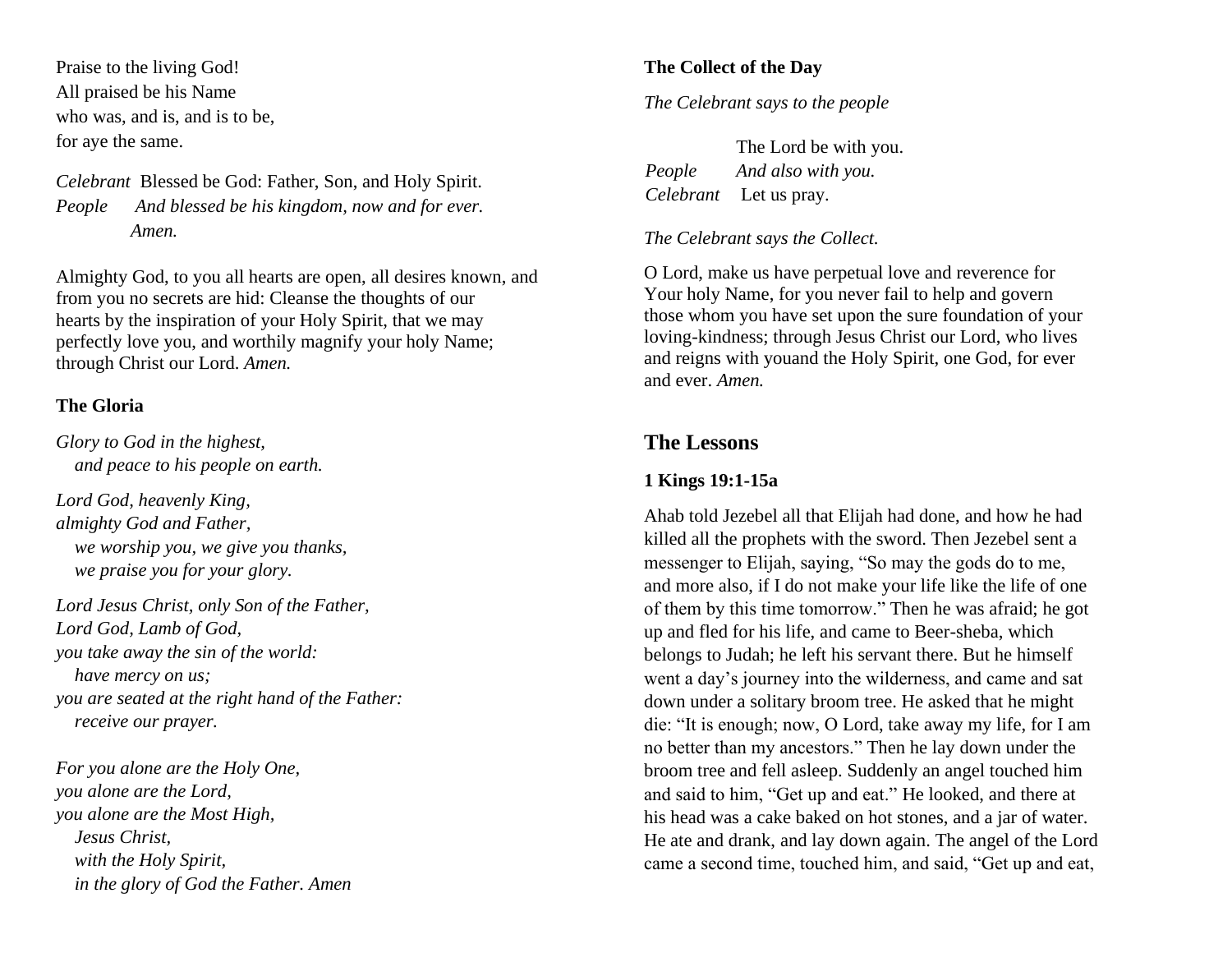otherwise the journey will be too much for you." He got up, and ate and drank; then he went in the strength of that food forty days and forty nights to Horeb the mount of God.

At that place he came to a cave, and spent the night there. Then the word of the Lord came to him, saying, "What are you doing here, Elijah?" He answered, "I have been very zealous for the Lord, the God of hosts; for the Israelites have forsaken your covenant, thrown down your altars, and killed your prophets with the sword. I alone am left, and they are seeking my life, to take it away." He said, "Go out and stand on the mountain before the Lord, for the Lord is about to pass by." Now there was a great wind, so strong that it was splitting mountains and breaking rocks in pieces before the Lord, but the Lord was not in the wind; and after the wind an earthquake, but the Lord was not in the earthquake; and after the earthquake a fire, but the Lord was not in the fire; and after the fire a sound of sheer silence. When Elijah heard it, he wrapped his face in his mantle and went out and stood at the entrance of the cave. Then there came a voice to him that said, "What are you doing here, Elijah?" He answered, "I have been very zealous for the Lord, the God of hosts; for the Israelites have forsaken your covenant, thrown down your altars, and killed your prophets with the sword. I alone am left, and they are seeking my life, to take it away." Then the Lord said to him, "Go, return on your way to the wilderness of Damascus; when you arrive, you shall anoint Hazael as king over Aram.

 The Word of the Lord. *People Thanks be to God.*

**Psalm 42** *Quemadmodum*

1 As the deer longs for the water-brooks, \* so longs my soul for you, O God.

- 2 My soul is athirst for God, athirst for the living God; \* when shall I come to appear before the presence of God?
- 3 My tears have been my food day and night, \* while all day long they say to me, "Where now is your God?"
- 4 I pour out my soul when I think on these things; \* how I went with the multitude and led them into the house of God,
- 5 With the voice of praise and thanksgiving, \* among those who keep holy-day.
- 7 Put your trust in God; \* for I will yet give thanks to the Holy One, who is the help of my countenance, and my God.
- 8 My soul is heavy within me; \* therefore I will remember you from the land of Jordan, and from the peak of Mizar among the heights of Hermon.
- 9 One deep calls to another in the noise of your cataracts; \* all your rapids and floods have gone over me.
- 10 You grant me your loving-kindness in the daytime; \* in the night season your song is with me, a prayer to the God of my life.
- 11 I will say to the God of my strength, "Why have you forgotten me? \* and why do I go so heavily while the enemy oppresses me?"
- 12 While my bones are being broken, \* my enemies mock me to my face;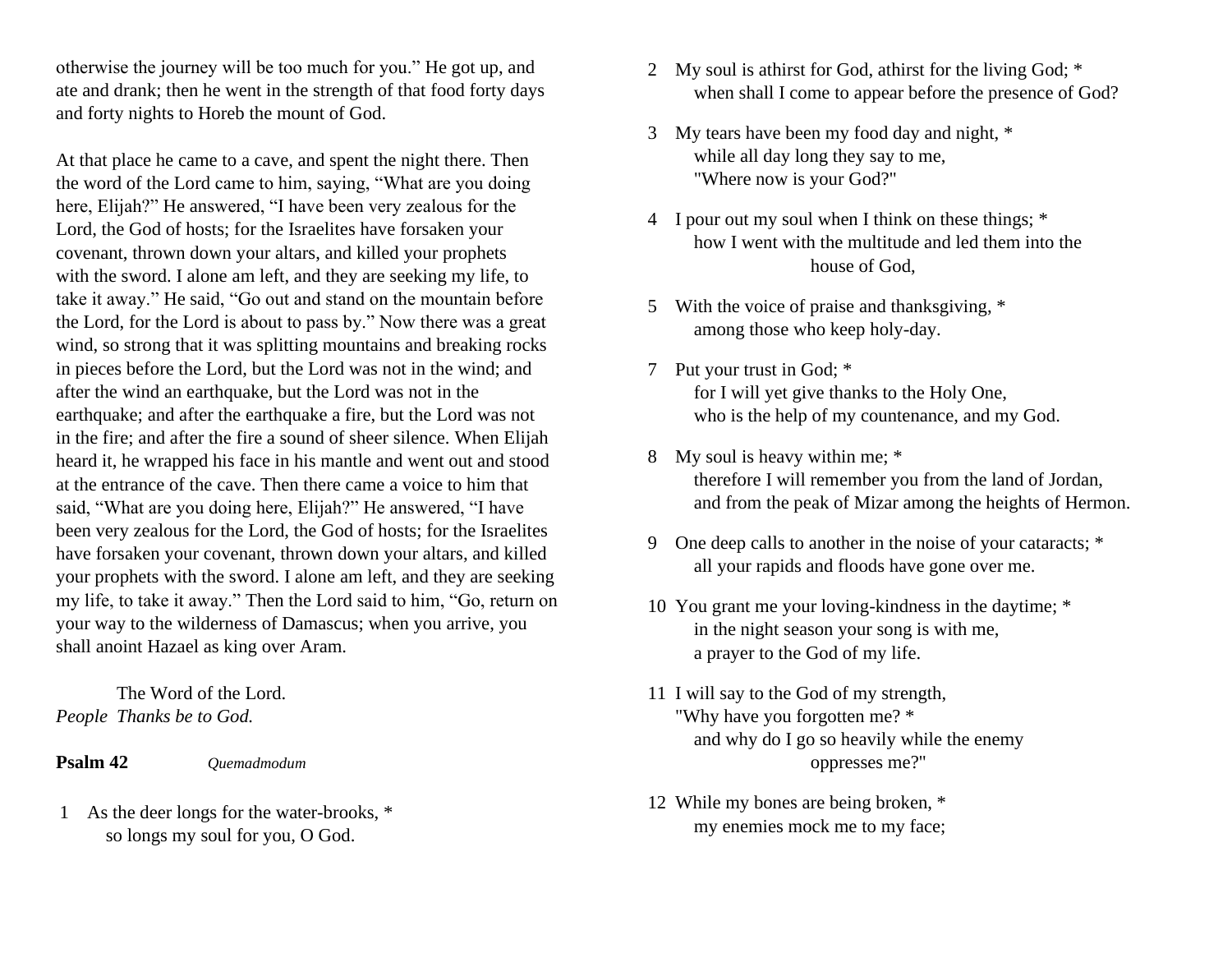- 13 All day long they mock me \* and say to me, "Where now is your God?"
- 14 Why are you so full of heaviness, O my soul? \* and why are you so disquieted within me?
- 15 Put your trust in God; \* for I will yet give thanks to the Holy One, who is the help of my countenance, and my God.

**Psalm 43** *Judica me, Deus*

- 1 Give judgment for me, O God, and defend my cause against an ungodly people; \* deliver me from the deceitful and the wicked.
- 2 For you are the God of my strength; why have you put me from you? \* and why do I go so heavily while the enemy oppresses me?
- 3 Send out your light and your truth, that they may lead me, \* and bring me to your holy hill and to your dwelling;
- 4 That I may go to the altar of God, to the God of my joy and gladness; \* and on the harp I will give thanks to you, O God my God.
- 5 Why are you so full of heaviness, O my soul? \* and why are you so disquieted within me?
- 6 Put your trust in God; \* for I will yet give thanks to the Holy One, who is the help of my countenance, and my God.

#### **Galatians 3:23-29**

Now before faith came, we were imprisoned and guarded under the law until faith would be revealed. Therefore the law was our disciplinarian until Christ came, so that we might be justified by faith. But now that faith has come, we are no longer subject to a disciplinarian, for in Christ Jesus you are all children of God through faith. As many of you as were baptized into Christ have clothed yourselves with Christ. There is no longer Jew or Greek, there is no longer slave or free, there is no longer male and female; for all of you are one in Christ Jesus. And if you belong to Christ, then you are Abraham's offspring, heirs according to the promise.

The Word of the Lord. *People Thanks be to God.*

#### **Hymn 506 Praise the Spirit in creation (v. 1-3)**

1 Praise the Spirit in creation, breath of God, life's origin: Spirit, moving on the waters, quickening worlds to life within, source of breath to all things breathing, life in whom all lives begin.

2 Praise the Spirit, close companion of our inmost thoughts and ways; who, in showing us God's wonders, is himself the power to gaze; and God's will, to those who listen, by a still small voice conveys.

3 Praise the Spirit, who enlightened priests and prophets with the word;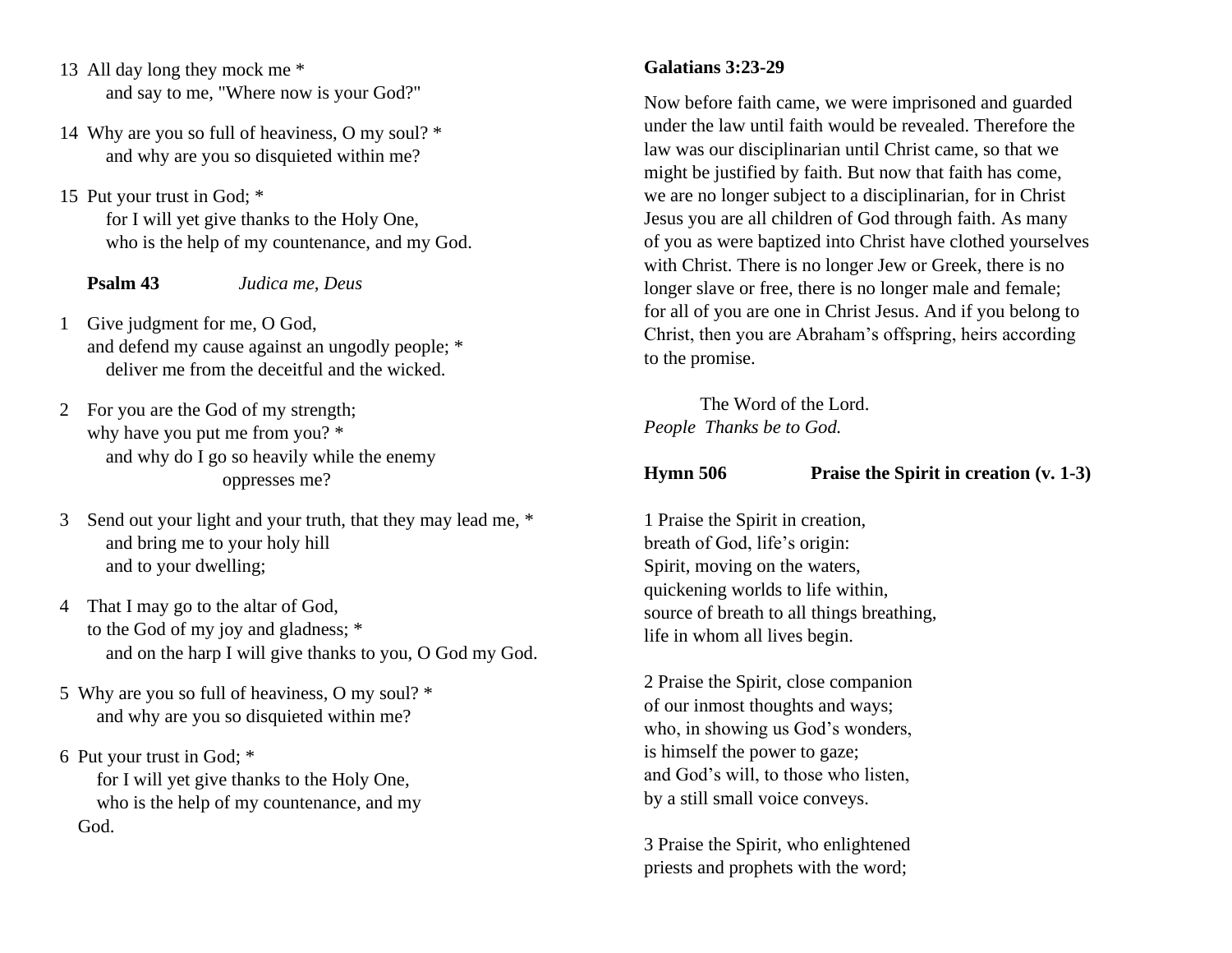his the truth behind the wisdoms which as yet know not our Lord; by whose love and power,in Jesus God himself was seen and heard.

 The Holy Gospel of our Lord Jesus Christ according to Luke. *People Glory to you, Lord Christ.*

#### **Luke 8:26-39**

Then they arrived at the country of the Gerasenes, which is opposite Galilee. As he stepped out on land, a man of the city who had demons met him. For a long time he had worn no clothes, and he did not live in a house but in the tombs. When he saw Jesus, he fell down before him and shouted at the top of his voice, "What have you to do with me, Jesus, Son of the Most High God? I beg you, do not torment me"— for Jesus had commanded the unclean spirit to come out of the man. (For many times it had seized him; he was kept under guard and bound with chains and shackles, but he would break the bonds and be driven by the demon into the wilds.) Jesus then asked him, "What is your name?" He said, "Legion"; for many demons had entered him. They begged him not to order them to go back into the abyss. Now there on the hillside a large herd of swine was feeding; and the demons begged Jesus to let them enter these. So he gave them permission. Then the demons came out of the man and entered the swine, and the herd rushed down the steep bank into the lake and was drowned. When the swineherds saw what had happened, they ran off and told it in the city and in the country. Then people came out to see what had happened, and when they came to Jesus, they found the man from whom the demons had gone sitting at the feet of Jesus, clothed and in his right mind. And they were afraid. Those who had seen it told

them how the one who had been possessed by demons had been healed. Then all the people of the surrounding country of the Gerasenes asked Jesus to leave them; for they were seized with great fear. So he got into the boat and returned. The man from whom the demons had gone begged that he might be with him; but Jesus sent him away, saying, "Return to your home, and declare how much God has done for you." So he went away, proclaiming throughout the city how much Jesus had done for him.

The Gospel of the Lord. *People Praise to you, Lord Christ.*

#### **The Sermon The Reverend Nancy L. Threadgill**

#### **The Nicene Creed**

*We believe in one God the Father, the Almighty, maker of heaven and earth, of all that is, seen and unseen.*

*We believe in one Lord, Jesus Christ, the only Son of God, eternally begotten of the Father, God from God, Light from Light, true God from true God, begotten, not made, of one Being with the Father. Through him all things were made. For us and for our salvation he came down from heaven: by the power of the Holy Spirit he became incarnate from the Virgin Mary, and was made man. For our sake he was crucified under Pontius Pilate; he suffered death and was buried. On the third day he rose again in accordance with the Scriptures;*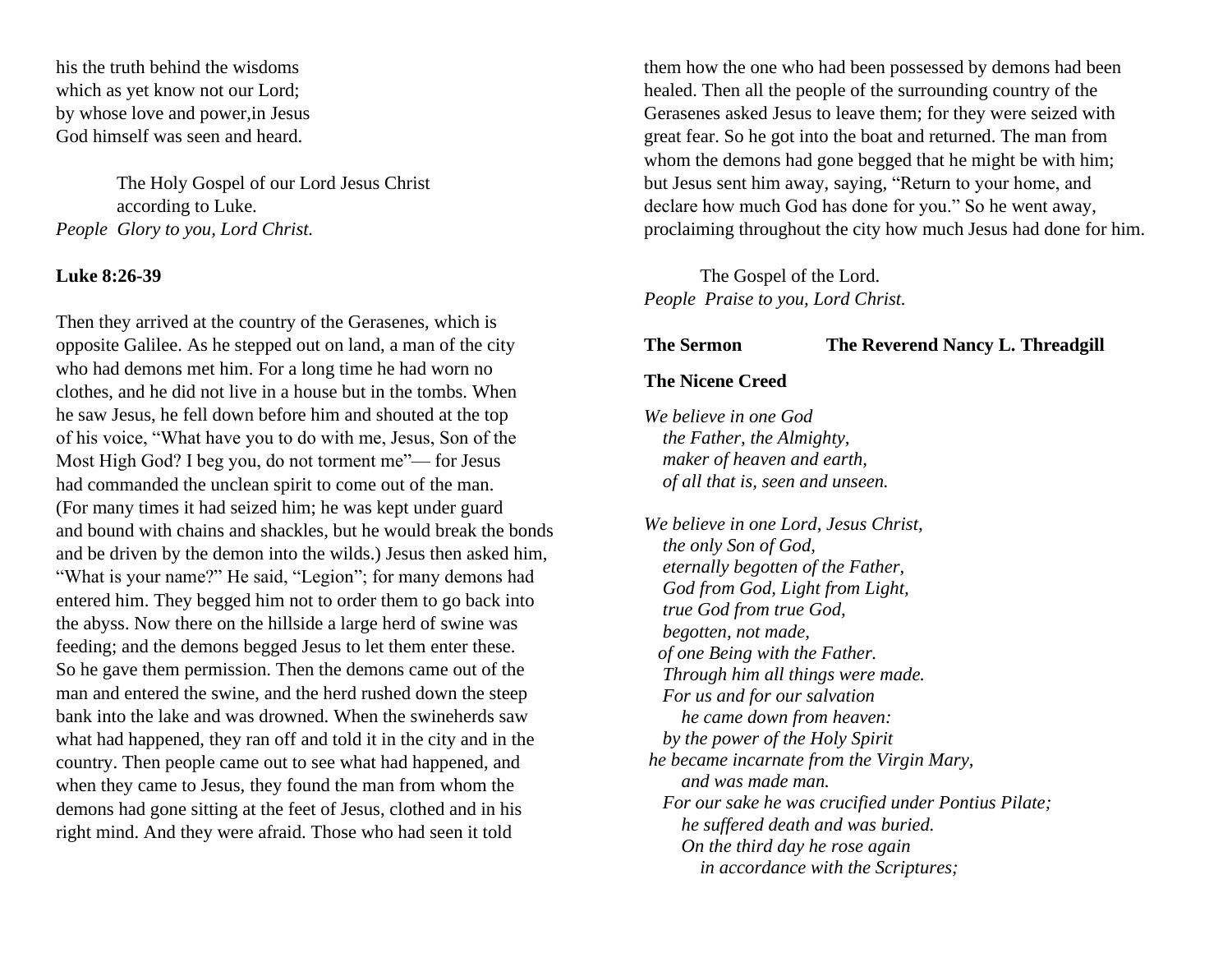*he ascended into heaven and is seated at the right hand of the Father. He will come again in glory to judge the living and the dead, and his kingdom will have no end.* 

*We believe in the Holy Spirit, the Lord, the giver of life, who proceeds from the Father and the Son. With the Father and the Son he is worshiped and glorified. He has spoken through the Prophets. We believe in one holy catholic and apostolic Church. We acknowledge one baptism for the forgiveness of sins. We look for the resurrection of the dead, and the life of the world to come. Amen.*

# **The Prayers of the People**

#### **Form III**

*The Leader and People pray responsively*

Father, we pray for your holy Catholic Church; *That we all may be one.*

Grant that every member of the Church may truly and humbly serve you; *That your Name may be glorified by all people.*

We pray for all bishops, priests, and deacons; *That they may be faithful ministers of your Word and Sacraments.*

We pray for all who govern and hold authority in the nations of the world; *That there may be justice and peace on the earth.*

Give us grace to do your will in all that we undertake; *That our works may find favor in your sight.*

Have compassion on those who suffer from any grief or trouble; *That they may be delivered from their distress.*

Give to the departed eternal rest. *Let light perpetual shine upon them.*

We praise you for your saints who have entered into joy; *May we also come to share in your heavenly kingdom.*

Let us pray for our own needs and those of others. *Silence*

*The People may add their own petitions.*

#### **A Collect for Fathers' Day**

God of our Fathers, we give you thanks for the good and noble witness so many of us have learned from our own fathers. Remind us, on this special day, to mark and celebrate the good that we have learned from them, the loyal guidance that they provide throughout our lives, the gentle summons to see things in a new way.

#### **Confession of Sin**

Jesus said, "The first commandment is this: Hear, O Israel: The Lord your God is the only Lord. Love the Lord your God with all your heart, with all your soul, with all your mind, and with all your strength. The second is this: Love your neighbor as yourself. There is no commandment greater than these." *Mark 12:29-31*

#### *The Celebrant then says*

Let us confess our sins against God and our neighbor.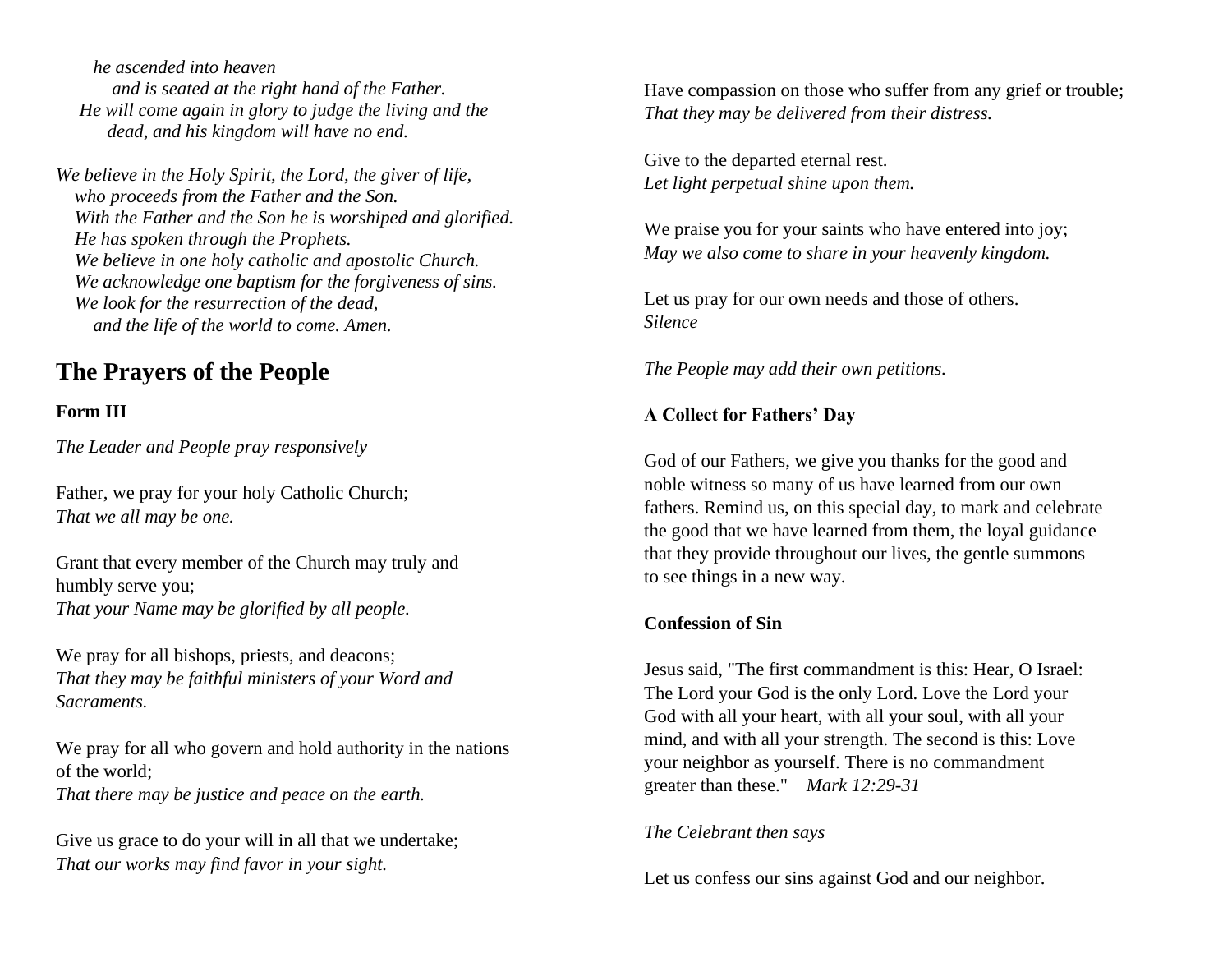*Silence may be kept.*

#### *Minister and People*

*Most merciful God, we confess that we have sinned against you in thought, word, and deed, by what we have done, and by what we have left undone. We have not loved you with our whole heart; we have not loved our neighbors as ourselves. We are truly sorry and we humbly repent. For the sake of your Son Jesus Christ, have mercy on us and forgive us; that we may delight in your will, and walk in your ways, to the glory of your Name. Amen.*

#### *The Priest, stands and says*

Almighty God have mercy on you, forgive you all your sins through our Lord Jesus Christ, strengthen you in all goodness, and by the power of the Holy Spirit keep you in eternal life. *Amen.*

#### **The Peace**

#### *The Celebrant says to the people*

 The peace of the Lord be always with you. *People And also with you*.

*Then the Ministers and People may greet one another in the name of the Lord*.

# **THE HOLY COMMUNION**

Walk in love, as Christ loved us and gave himself for us, an offering and sacrifice to God. *Ephesians 5:2*

#### **Hymn 587 Our Father, by whose Name**

1 Our Father, by whose Name all fatherhood is known, who dost in love proclaim each family thine own, bless thou all parents, guarding well, with constant love as sentinel, the homes in which thy people dwell.

2 O Christ, thyself a child within an earthly home, with heart still undefiled, thou didst to manhood come; our children bless, in every place, that they may all behold thy face, and knowing thee may grow in grace.

3 O Spirit, who dost bind our hearts in unity, who teachest us to find the love from self set free, in all our hearts such love increase, that every home, by this release, may be the dwelling place of peace.

## **The Great Thanksgiving**

#### **Eucharistic Prayer C**

*In this prayer, the lines in italics are spoken by the People.*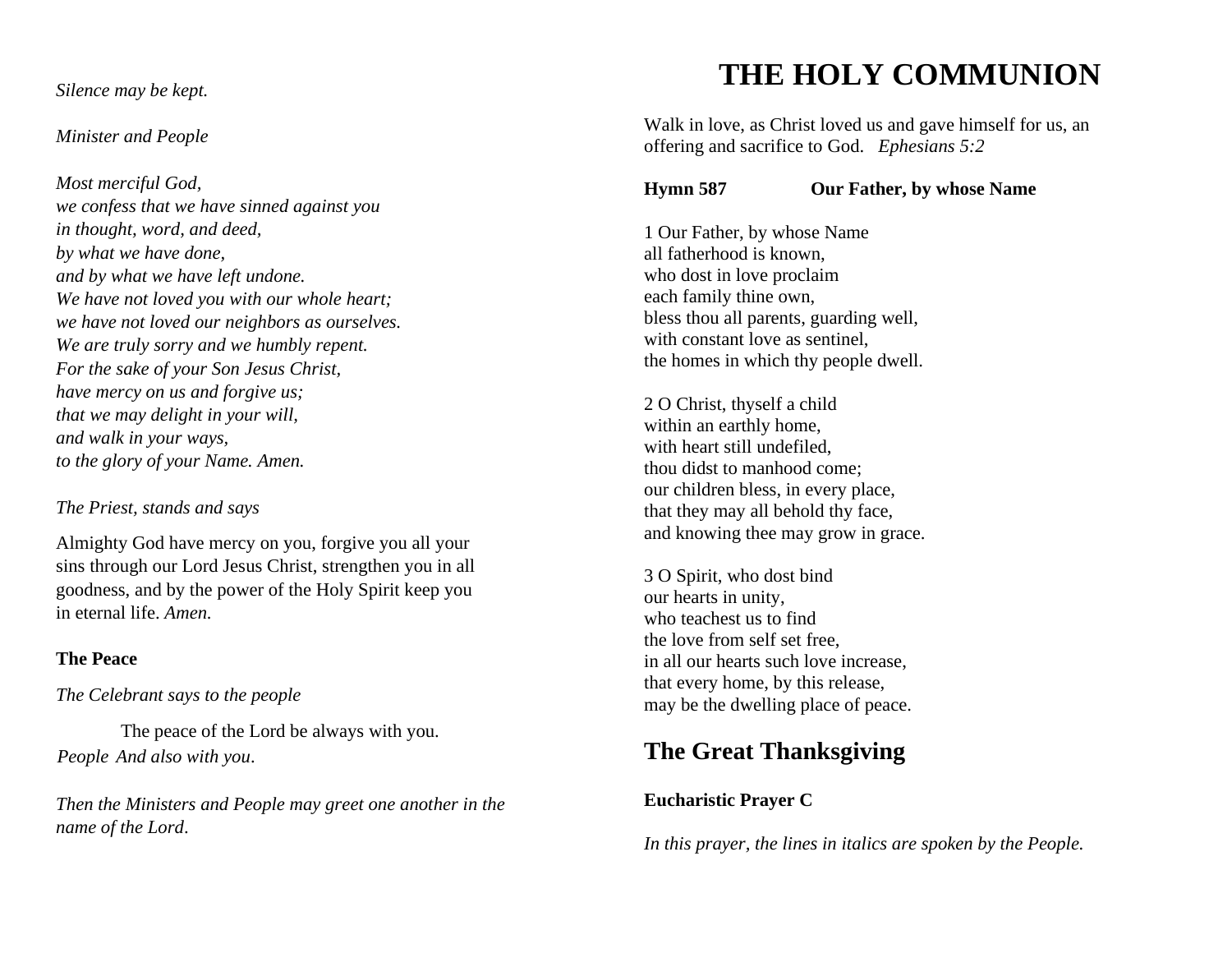#### *The Celebrant faces them and says*

The Lord be with you. *And also with you.*

Lift up your hearts. *We lift them to the Lord.*

Let us give thanks to the Lord our God. *It is right to give him thanks and praise.*

*Then, facing the Holy Table, the Celebrant proceeds*

God of all power, Ruler of the Universe, you are worthy of glory and praise. *Glory to you for ever and ever.*

At your command all things came to be: the vast expanse of interstellar space, galaxies, suns, the planets in their courses, and this fragile earth, our island home. *By your will they were created and have their being.*

From the primal elements you brought forth the human race, and blessed us with memory, reason, and skill. You made us the rulers of creation. But we turned against you, and betrayed your trust; and we turned against one another. *Have mercy, Lord, for we are sinners in your sight.*

Again and again, you called us to return. Through prophets and sages you revealed your righteous Law. And in the fullness of time you sent your only Son, born of a woman, to fulfill your Law, to open for us the way of freedom and peace. *By his blood, he reconciled us. By his wounds, we are healed.*

And therefore we praise you, joining with the heavenly chorus, with prophets, apostles, and martyrs, and with all those in every generation who have looked to you in hope, to proclaim with them your glory, in their unending hymn:

#### *Celebrant and People*

*Holy, Holy, Holy Lord, God of power and might, heaven and earth are full of your glory. Hosanna in the highest. Blessed is he who comes in the name of the Lord. Hosanna in the highest*.

#### *The Celebrant continues*

And so, Father, we who have been redeemed by him, and made a new people by water and the Spirit, now bring before you these gifts. Sanctify them by your Holy Spirit to be the Body and Blood of Jesus Christ our Lord.

On the night he was betrayed he took bread, said the blessing, broke the bread, and gave it to his friends, and said, "Take, eat: This is my Body, which is given for you. Do this for the remembrance of me."

After supper, he took the cup of wine, gave thanks, and said, "Drink this, all of you: This is my Blood of the new Covenant, which is shed for you and for many for the forgiveness of sins. Whenever you drink it, do this for the remembrance of me."

Remembering now his work of redemption, and offering to you this sacrifice of thanksgiving, *We celebrate his death and resurrection, as we await the day of his coming.*

Lord God of our Fathers and Mothers: God of Abraham and Sarah, Isaac and Rebekah, and Jacob, Leah and Rachel; God and Father of our Lord Jesus Christ: Open our eyes to see your hand at work in the world about us. Deliver us from the presumption of coming to this Table for solace only, and not for strength; for pardon only, and not for renewal. Let the grace of this Holy Communion make us one body, one spirit in Christ, that we may worthily serve the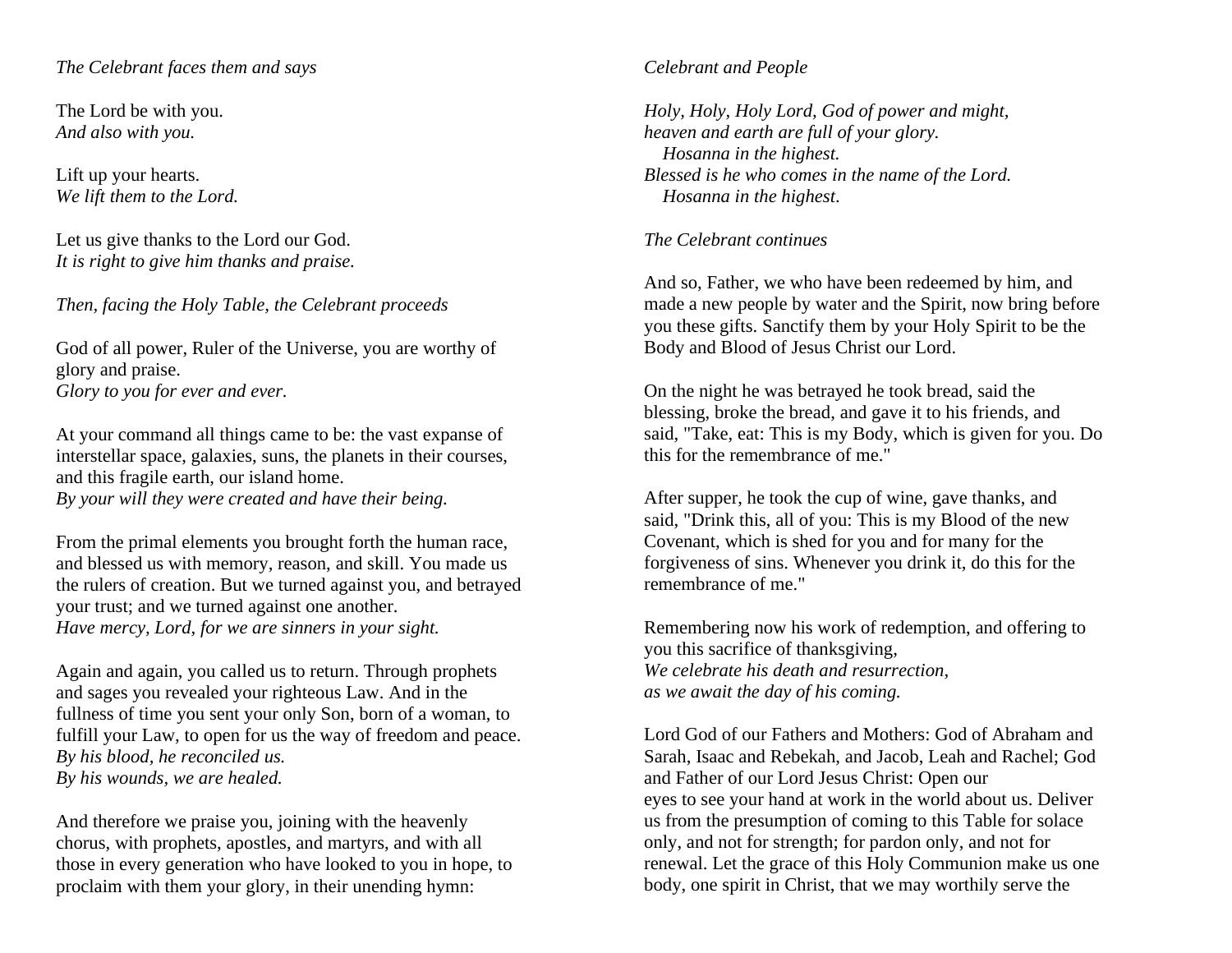world in his name. *Risen Lord, be known to us in the breaking of the Bread.*

Accept these prayers and praises, Father, through Jesus Christ our great High Priest, to whom, with you and the Holy Spirit, your Church gives honor, glory, and worship, from generation to generation. *AMEN.*

And now, as our Savior Christ has taught us, we are bold to say,

*Our Father, who art in heaven, hallowed be thy Name, thy kingdom come, thy will be done, on earth as it is in heaven. Give us this day our daily bread. And forgive us our trespasses, as we forgive those who trespass against us. And lead us not into temptation, but deliver us from evil. For thine is the kingdom, and the power, and the glory, for ever and ever. Amen.*

#### **The Breaking of the Bread**

*The Celebrant breaks the consecrated bread.*

*A period of silence is kept.*

Christ our Passover is sacrificed for us; *Therefore let us keep the feast.*

As our Savior Christ has taught us, we now pray,

*Our Father in heaven, hallowed be your Name, your kingdom come, your will be done, on earth as in heaven. Give us today our daily bread. Forgive us our sins as we forgive those who sin against us. Save us from the time of trial, and deliver us from evil. For the kingdom, the power, and the glory are yours, now and for ever. Amen*.

*Facing the people, the Celebrant says the following instruction.*

The Gifts of God for the People of God.

Take them in remembrance that Christ died for you, and feed on him in your hearts by faith, with thanksgiving.

For those unable to receive the physical Communion at this time please pray the following with me:

 *My Jesus, I believe that you are truly present in the Blessed Sacrament of the Altar. I desire to offer you praise and thanksgiving as I proclaim your resurrection. I love you above all things, and long for you in my soul. Since I cannot receive you in the Sacrament of your Body and Blood, come spiritually into my heart. Cleanse and strengthen me with your grace, Lord Jesus, and let me never be separated from you. May I live in you, and you in me, in this life and in the life to come. Amen.*

#### **Hymn 658 As longs the deer for cooling streams**

1 As longs the deer for cooling streams in parched and barren ways, so longs my soul, O God, for thee and thy refreshing grace.

2 For thee, my God, the living God, my thirsty soul doth pine: O when shall I behold thy face, thou Majesty divine?

3 Why restless, why cast down, my soul? Hope still, and thou shalt sing the praise of him who is thy God, thy health's eternal spring.

4 To Father, Son, and Holy Ghost, the God whom we adore,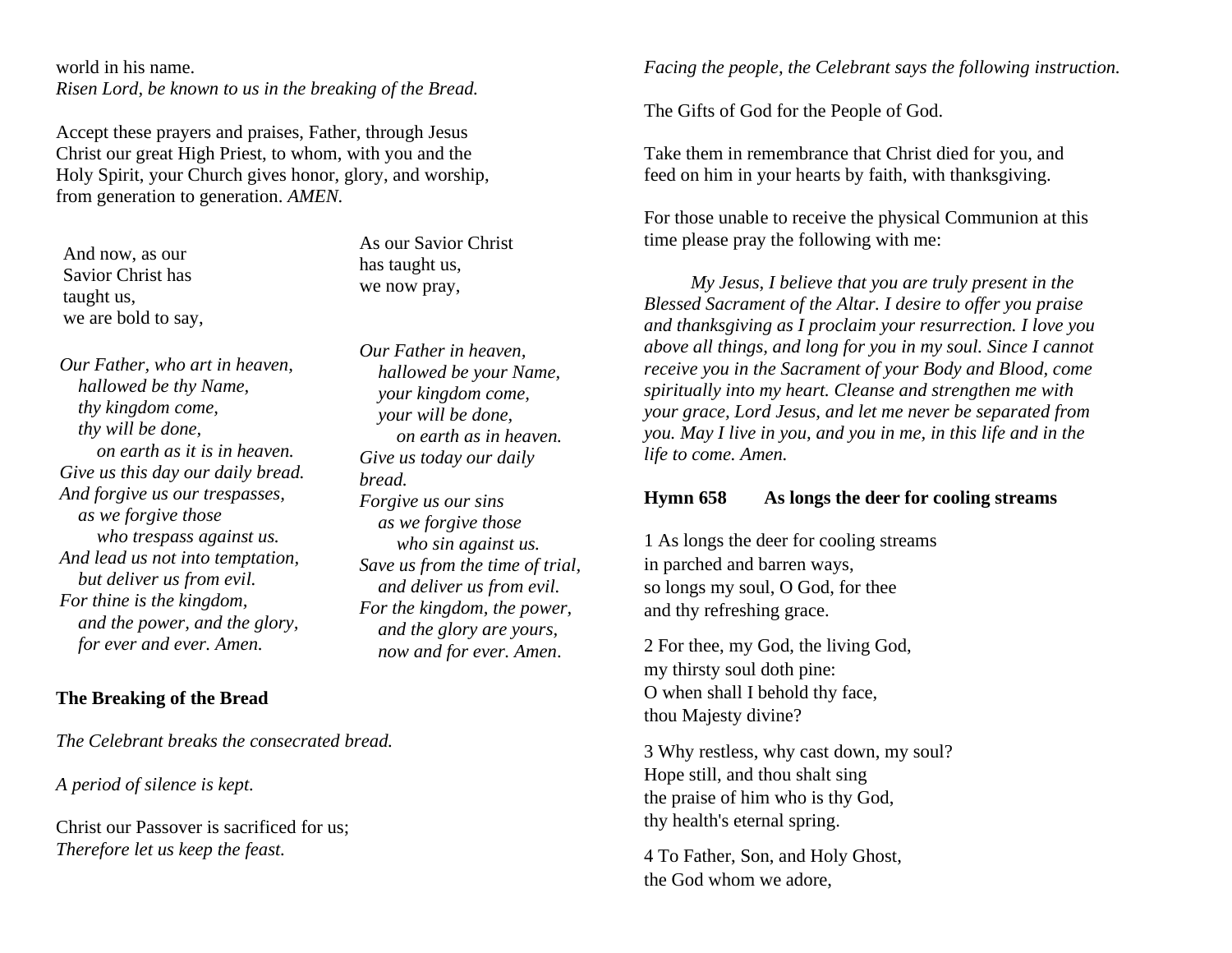be glory, as it was, is now, and shall be evermore.

Let us pray.

*Celebrant and People*

*Almighty and everliving God, we thank you for feeding us with the spiritual food of the most precious Body and Blood of your Son our Savior Jesus Christ; and for assuring us in these holy mysteries that we are living members of the Body of your Son, and heirs of your eternal kingdom. And now, Father, send us out to do the work you have given us to do, to love and serve you as faithful witnesses of Christ our Lord. To him, to you, and to the Holy Spirit, be honor and glory, now and for ever. Amen.*

#### **The Blessing**

The peace of God, which passes all understanding, keep your hearts and minds in the knowledge and love of God, and of his Son Jesus Christ our Lord; and the blessing of God Almighty, the Father, the Son, and the Holy Spirit, be among you, and remain with you always. Amen

### **Hymn 599 Lift every voice and sing**

1 Lift every voice and sing till earth and heaven ring, ring with the harmonies of liberty. Let our rejoicing rise high as the listening skies; let it resound loud as the rolling sea. Sing a song full of the faith that the dark past has taught us; sing a song full of the hope that the present has brought us;

facing the rising sun of our new day begun, let us march on, till victory is won.

2 Stony the road we trod, bitter the chastening rod, felt in the days when hope unborn had died; yet, with a steady beat, have not our weary feet come to the place for which our parents sighed? We have come over a way that with tears have been watered; we have come, treading our path through the blood of the slaughtered, out from the gloomy past, till now we stand at last where the white gleam of our bright star is cast.

3 God of our weary years, God of our silent tears, thou who hast brought us thus far on the way; thou who hast by thy might led us into the light; keep us for ever in the path, we pray. Lest our feet stray from the places, our God, where we met thee; lest, our hearts drunk with the wine of the world, we forget thee; shadowed beneath thy hand may we for ever stand, true to our God, true to our native land.

 Let us go forth into the world, rejoicing in the power of the Spirit. People *Thanks be to God*.

From *Book of Common Prayer 1979* Hymns from *Hymnal 1982* Psalms from *The Saint Helena Psalter 2004*